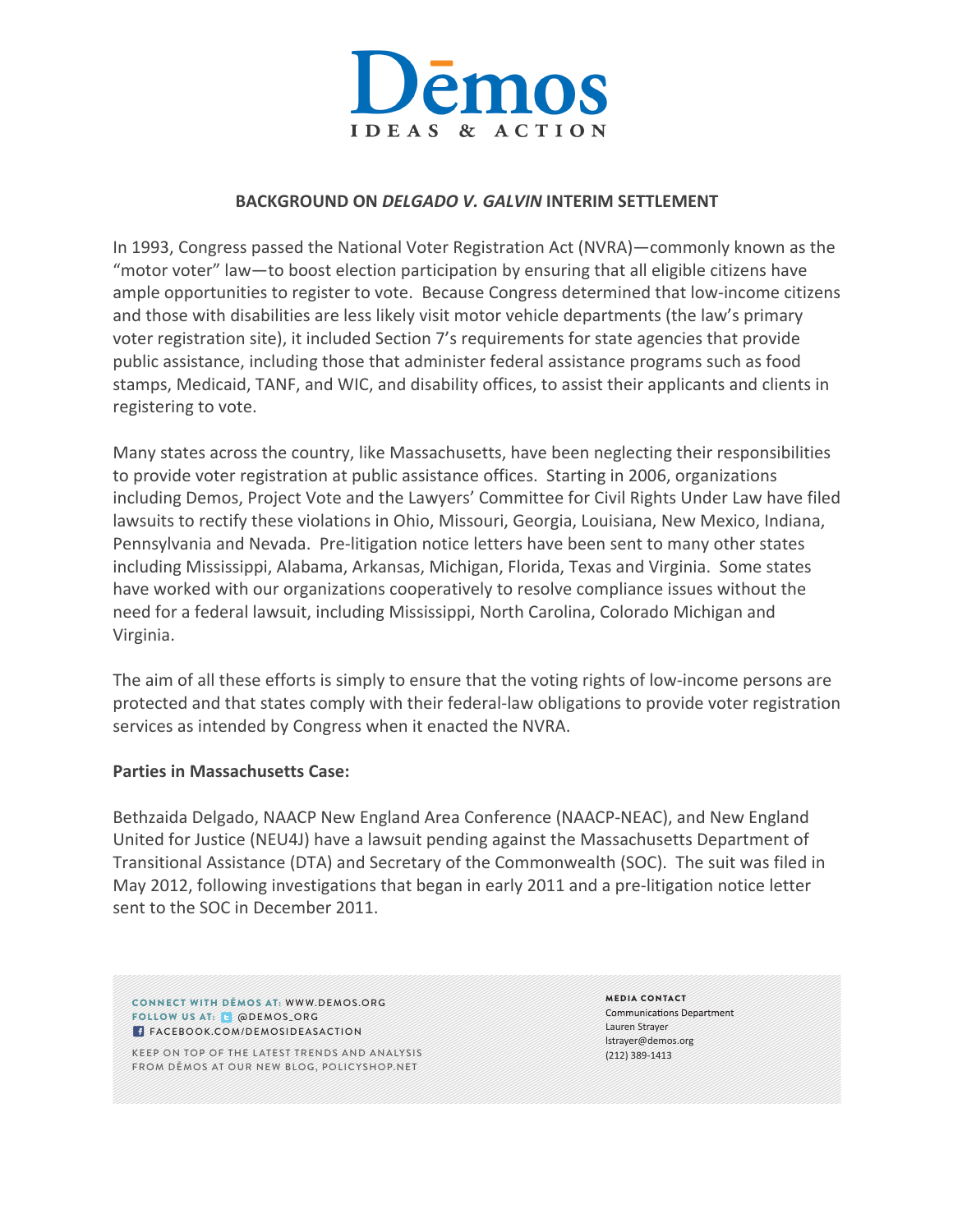The NAACP, the oldest, largest and most effective civil rights advocacy organization in the country, and NEU4J, a community organization, help low-income Massachusetts citizens register to vote.

Ms. Delgado is a DTA client who is eligible to vote but was not offered the opportunity to register in her interactions with DTA offices over several years.

The plaintiffs are represented by voting rights groups Demos, Project Vote, the Lawyers' Committee for Civil Rights Under Law, and the Lawyers' Committee for Civil Rights and Economic Justice, as well as the law firm of Ropes & Gray LLP.

Defendants named in the suit are Massachusetts Secretary of State William F. Galvin and officials from the Executive Office of Health and Human Services and DTA.

# **Evidence of federal law violations:**

The Massachusetts lawsuit alleges that the Commonwealth failed to provide required voter registration services at public assistance offices, a violation of the National Voter Registration Act of 1993 (NVRA).

According to 2010 Census Bureau data, only 58.2% of the Commonwealth's eligible low-income citizens were registered to vote, as compared to 76.9% of higher-income citizens  $-$  a voter registration gap of 18.7%. Despite this gap, the number of voter registration applications reported by Massachusetts public assistance offices has plummeted over the past 10 years  $$ with only 2,007 applications reported in 2009-2010, compared to 26,984 in 1999-2000 – a reduction of over 95%.

The NVRA requires public assistance offices to proactively offer clients the opportunity to register with every application for benefits, recertification of benefits, and change-of-address transaction. Interviews of Massachusetts's public assistance clients conducted in the summer of 2011 showed that, of the 174 public assistance clients interviewed, 129, or 73%, reported that they received no offer of voter registration in any manner.

The goal of the suit is obtain concrete changes in DTA practices and procedures that will make voter registration available to every eligible public assistance agency applicant and client in the Commonwealth, as required by federal law.